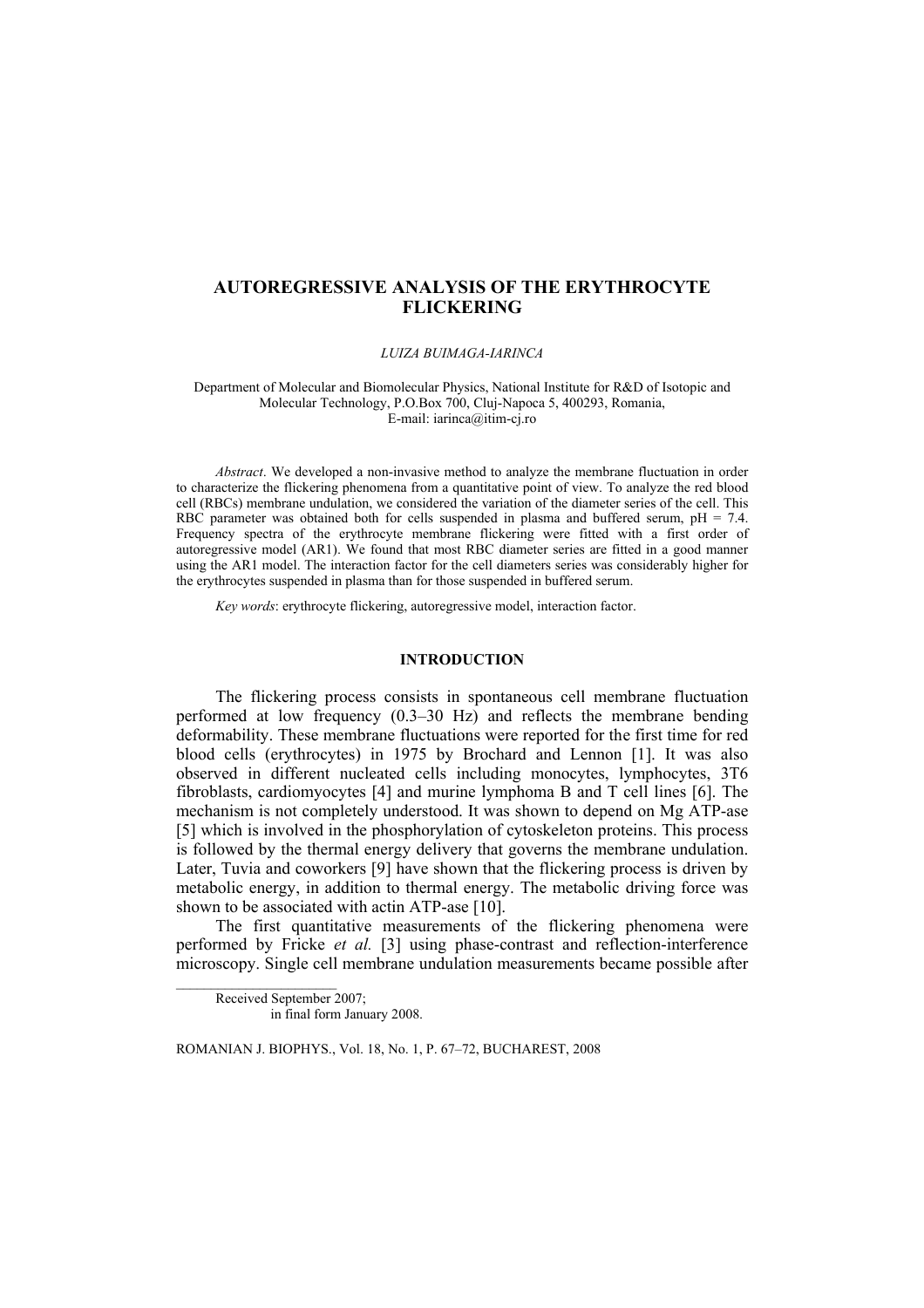the development of point dark field microscopy [8]. This method consists on the temporal light scattering measurements of a small area along the edge of the cell fixed on a glass substrate.

We propose a new method that involves the investigation of the cells in freefloating state. All previous studies have been performed on fixed cells. On the other hand, the anchoring of the cells on the glass support may alter the frequency and amplitude of undulations. Further in our investigation sequential images of the erythrocyte have been recorded. Instead of using the cell thickness as a parameter in the dark point field microscopy, we used the diameter of the cell to characterize the membrane fluctuation. This parameter can be obtained by processing the cell images.

The previous studies presupposed that the flickering phenomenon is fractal that is along-range memory process. However, in this work we interpret the flickering data as a short-range memory process which can be modeled by an autoregressive process.

## THE AUTOREGRESSIVE PROCESS

The first order autoregressive processes, AR1, have a structure similar to random walks:

$$
X(t) = \varphi X(t-1) + \varepsilon(t) \tag{1}
$$

where  $\varepsilon(t)$  is assumed to be independent identically-distributed random variables sampled from a normal distribution with zero mean  $[12]$ . The coefficient  $\varphi$ represents the strength of the interaction between successive terms of the series and  $t$  represents the time. If AR1 model is applied to a spatial process, the  $\varphi$  term can be understood as the interaction factor between a term and the previous one.

In the special case when  $\varphi$  equals one, AR1 reduces to a random walk. If  $\varphi$  is greater than one, the process is also dynamic. For a value of  $\varphi$  positive and less than one, there is a positive dependence on the past but the process is stationary (stochastic). If  $\varphi$  equals zero, we have a process of order zero (white noise) [2].

A stationary, or stochastic process,  $X(t)$ , has characteristics that are unchanged in the course of time  $t$ , so it is invariant relative to translations in time:

$$
t \to t + \alpha, \qquad X(t) \to X(t + \alpha) \tag{2}
$$

for any fixed value of the variable  $\alpha$ .

### **MATERIALS AND METHODS**

The fluctuations of the erythrocyte membrane were analyzed on diluted cell suspension, obtained from human blood collected on anticoagulant (sodium citrate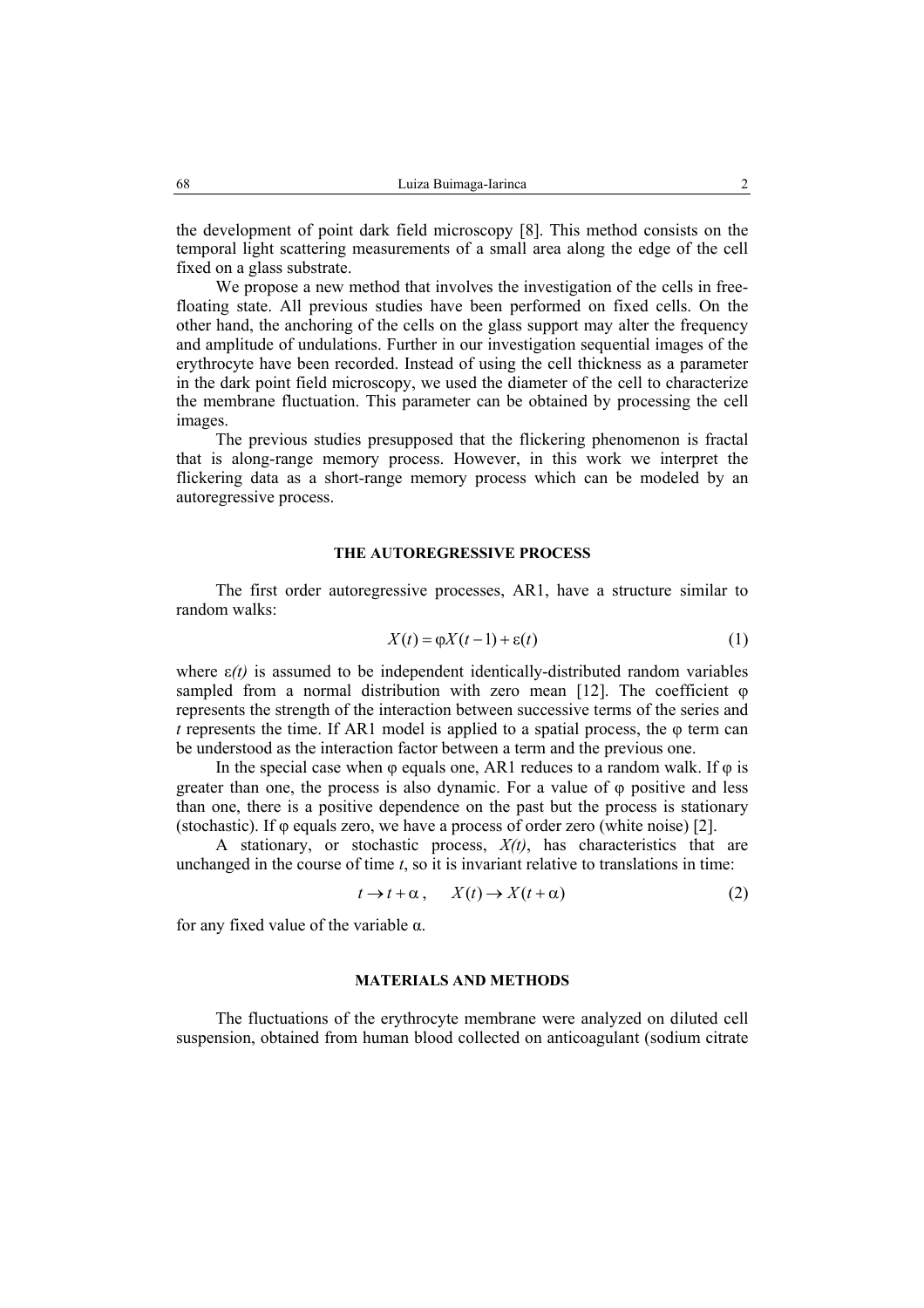3.8%). The blood was centrifuged 10 minutes at 3000 rot/min. The plasma was isolated and ultra-centrifuged 5 minutes at 7000 rot/min in order to remove the remaining blood platelets. For the experiment in which we have used integral blood, the erythrocytes were re-suspended in plasma. For the experiment where phosphate buffered serum (PBS pH 7.4) was used, the RBCs were washed three times with PBS and re-suspended in PBS. To avoid the erythrocytes aggregation and to analyze single cells we used cells suspensions at high dilution.

Experiments were performed on 20 µl sample volumes, using Rosenthal counting cell with 0.2 mm optical depth. The images set (500 images) were captured sequentially at 0.2 sec interval using a CCD camera (PixelLINK A-741. CMOS sensor) mounted on an optical microscope equipped with a  $40\times$  objective.

#### **RESULTS AND DISCUSSIONS**

The cell images were processed using ImageJ [7] software in order to obtain the diameters of red blood cells. This software reduced the RBC shape to a simple form (Fig. 1). ImageJ extracted the diameter values, returning a numerical data series.



Fig. 1. The red cell image (a) threshold (b) and the simple form of the cell (c).

A free-floating cell may also move out of the focal plane of the objective. thereby affecting the apparent diameter. All these movements overlap on membrane flickering and the time series may contain non-stationary components (trends) that must be removed. The cell flickering occurs at low frequency  $(0.3-30 \text{ Hz})$ , while up and down or out-of-plane movements have a higher frequency. To extract the trend, we approximated it with a 10<sup>th</sup> order polynomial. The time series obtained after the trend is removed represents the flickering fluctuations.

The trend removal and the modeling with AR1 model were done using software of our own, edited in Matlab 7.0 [11].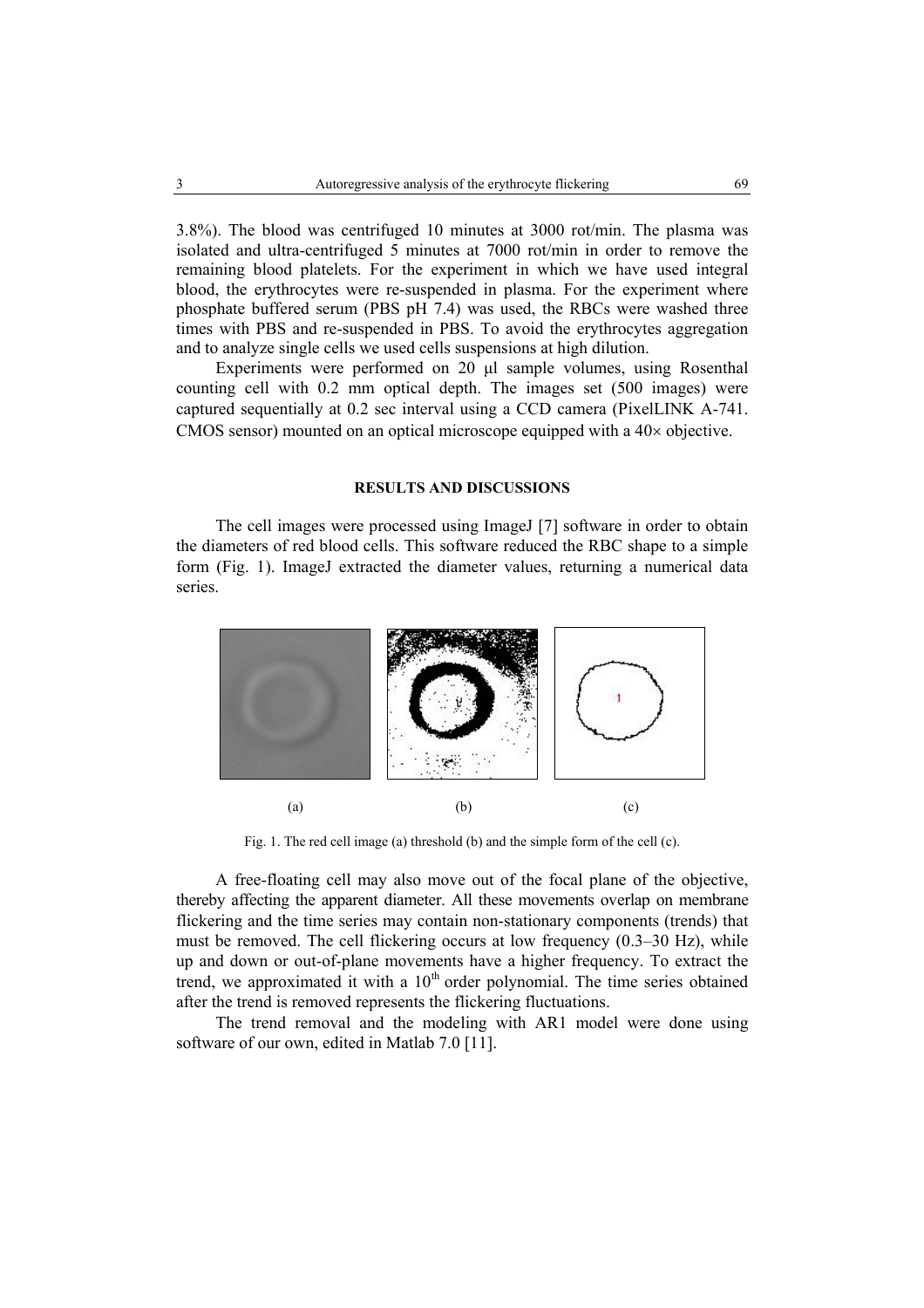I.



Fluctuation amplitude (pixels)  $0.5$ n i 200  $300$  $40<sub>C</sub>$  $\overline{500}$ 100 N (Number of terms in series)

Fig. 2. The time series of diameters of RCBs (thin line). The trend arising from movements of the floating cells was approximated by 1<sup>st</sup> to  $10<sup>th</sup>$  order polynomial (thick line).

Fig. 3. The time series of RCB diameter fluctuations obtained from the data shown in Fig 2 by removing the trend  $(10^{th}$  order polynomial).

To model the diameters series with the autoregressive model, we had to average the series. The interaction factor takes different values for different number of averaged terms. Between the 18<sup>th</sup> and 28<sup>th</sup> number of averaged terms appears a plateau. We preferred the 21<sup>th</sup> values for averaging all the series used in this experiment. Also the trend is approximated with one to ten order polynomials. In order to standardize the method, we considered the 10<sup>th</sup> order polynomial. Figure 4 represents the calculated interaction factor  $\varphi$  versus the number of averaged terms for a RBC diameter series in which the trend that was approximated with different order polynomial is removed.



Fig. 4. Values of the interaction factor,  $\varphi$ , for a RBC diameter series, plotted versus the number of averaged terms. Distinct markers represent the order of polynomial that approximates the trend.

After the number of averaged terms and the polynomial order were assigned, we modeled the diameter of the red cell flickering series with AR1 (Figs. 5, 6).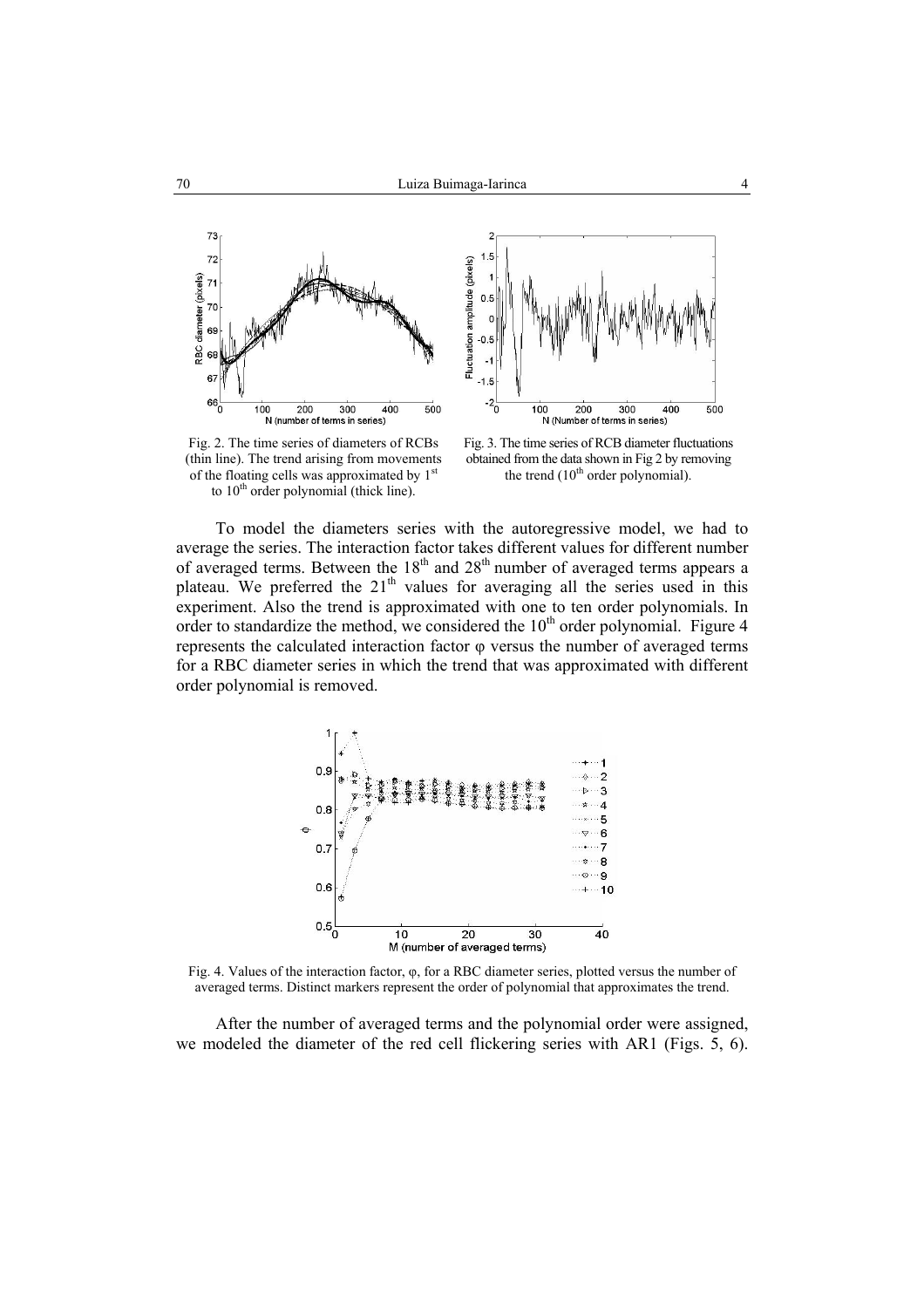Some series deviate from this model, but they can be described by higher order AR models. We can see that the AR1 approximation is quite good.



Fig. 5. AR1 modeling of the flickering phenomenon for the erythrocyte suspended in the plasma. M is the number of averaged terms.



Fig. 6. AR1 modeling of the flickering phenomenon for the erythrocyte suspended in phosphate buffered serum. M is the number of averaged terms.

We found that the interaction factor  $\varphi$  depends strongly on the medium in which the red cell is suspended. For cells suspended in the plasma,  $\varphi = 0.84 \pm 0.02$ , considerably higher than for cells suspended in the buffered serum  $\varphi = 0.59 \pm 0.02$ .

## **CONCLUSIONS**

We have done a comparative analysis of red blood cell flickering phenomena in plasma and buffered serum suspension. A significantly higher value of the interaction factor indicates a better correlation between the flickering processes of